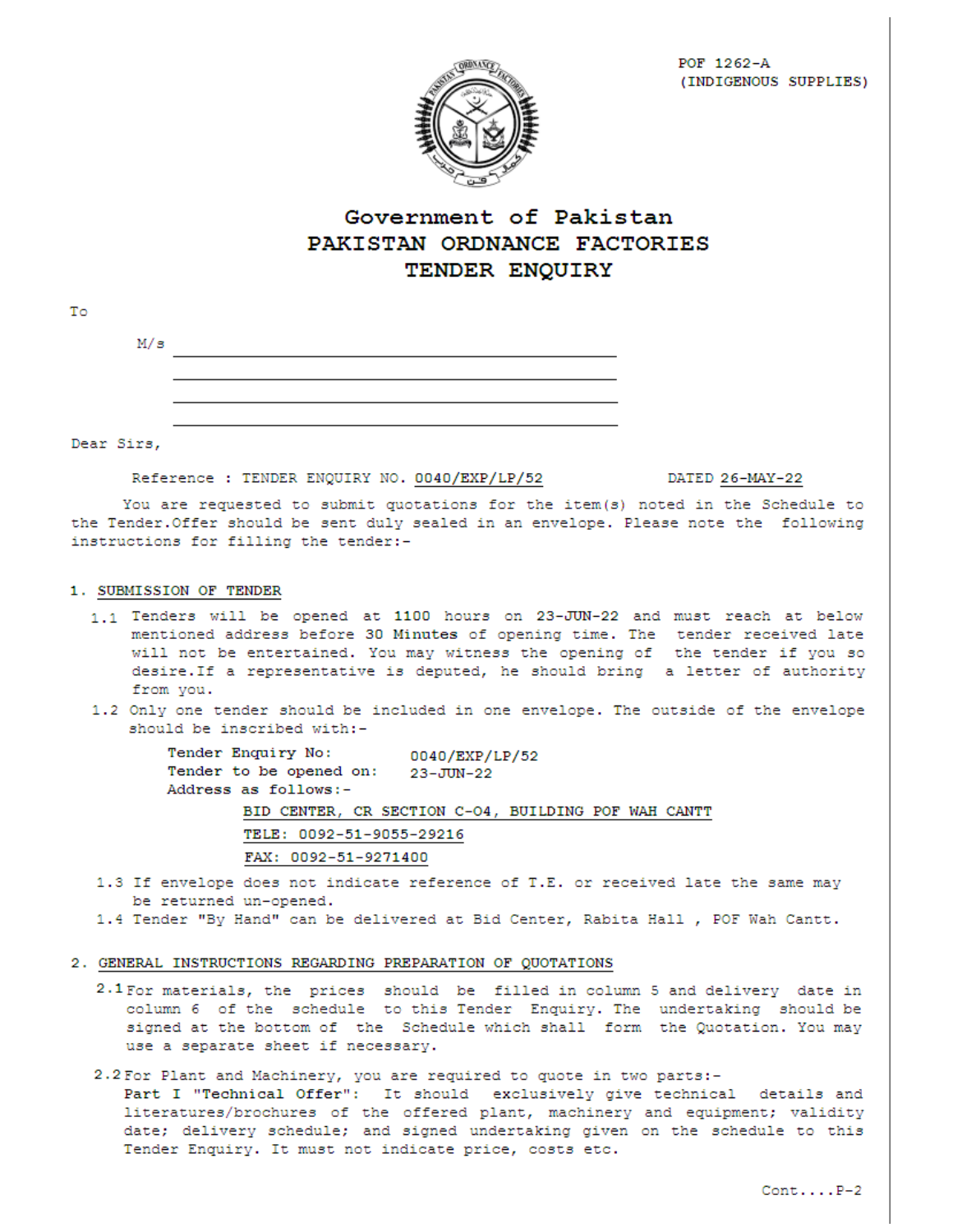Part II "Commercial Offer": It should indicate the commercial terms e.g.price, terms of payment, mode of payment, mode of supply.

Each part should be placed in a separate sealed cover. The envelopes should be inscribed with: Part I "Technical Quotation without Price" and Part II "Commercial Quotation with Price".

- 2.3 The quotation must remain valid for, at least 90 days from the date of open of tenders.
- 2.4 The quotation should hold good for any reduced or enhanced quantities without notice.
- 2.5 In the event of non-acceptance of offer, intimation may be given to the Tenderers on their request.
- 2.6 Conditional offers or alternative offers are likely to be ignored.
- 2.7 Quotations should be based on:-

F.O.R. station of despatch basis, i.e. delivered free on rail, inclusive of packing and forwarding charges. The stores will be booked under Military Credit Note, to be provided by the purchaser.

and/or

Free delivery at POF's stores at WAH CANTT

In this case Octroi duty will be payable by the supplier.

- 2.8 Taxes and Duties etc. where applicable, must be shown separately, quoting refrences to Registration No. in cases of Sales Tax and relevent authority in the case of others. Offers without these clarifications and inclusive of Taxes and Duties may be ignored.
- 2.9 Taxes and duties levied on or after Tender opening date or on or after the date offer was signed and despatched will be allowed to include in the offered rates.
- 2.10 "Suppliers will furnish a certificate, issued by Excise & Taxation deptt:, that he has cleared all Proffessional Tax payable by him" offers recieved without this certificate will be rejected.
- 2.11 supplier will render necessary information regarding hazardous effects on environment, of the material/products supplied by them, in their quotations and shipping/despatch documents.
- 2.12If the requisite information is not furnished on the T.E forms or offer received is not conformity with the requirement of the T.E such offer shall be ignored.

### 3. INSPECTION

- $3.1$  Supplies shall be subject to the inspection and acceptance by the competent inspection authority nominated by the Purchaser, who will arrange it at his own cost. Inspection facilities such as tools, test equipment, instruments etc will, however, be provided by the Suppliers in accordance with the relevant specifications.
- 3.2 Where considered necessary by the Purchaser, stores may be obtained on Warranty/Guarantee, subject to inspection on receipt. Rejected stores will be removed and replaced with the acceptable stores by the Supplier at his own expense, with in a specified time.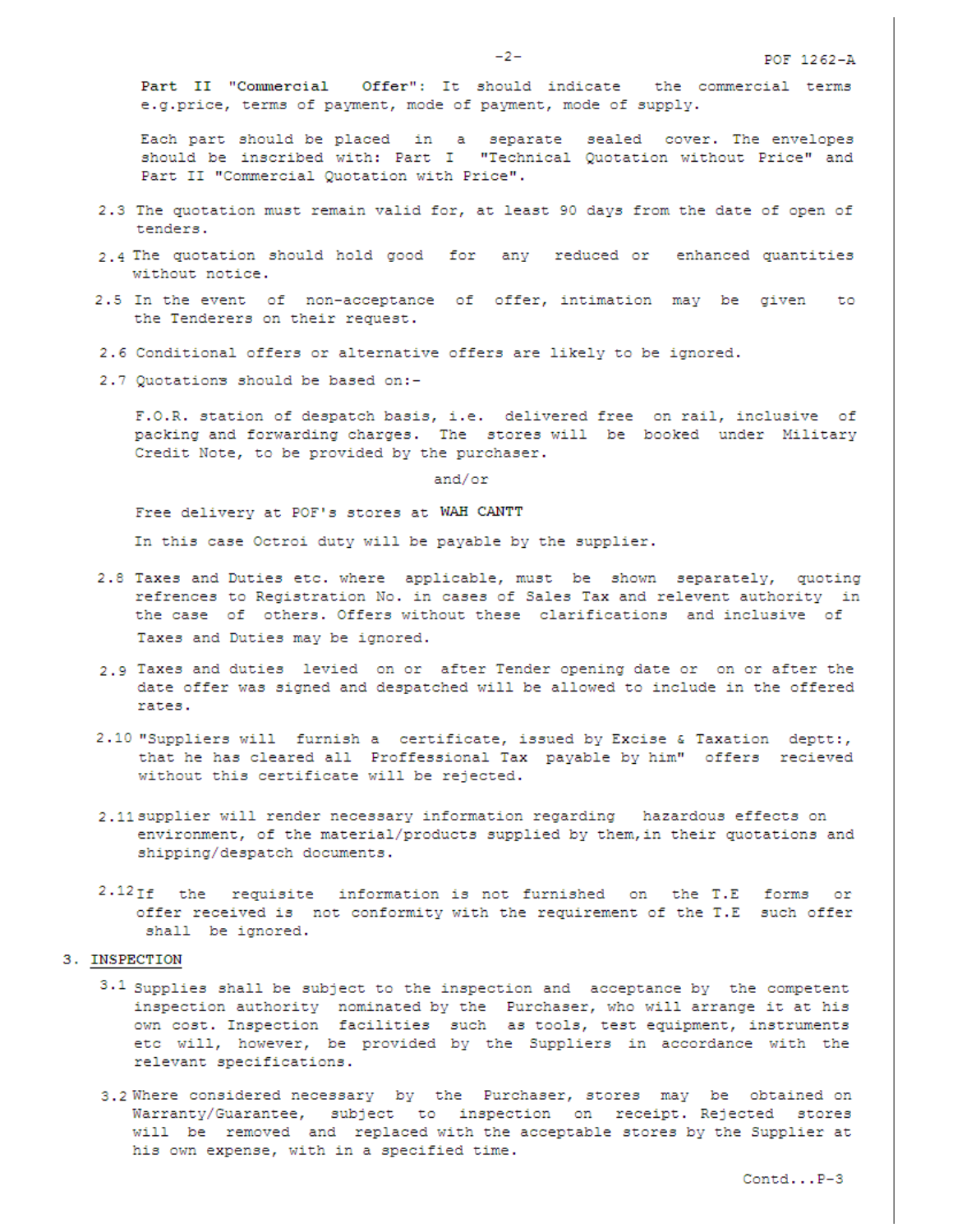The tender must be accompanied by a non-refundable fee by means of a crossed postal order/pay order for Rs. 500/- in favour of:

#### MD-EXPLOSIVES

#### 4.1 TENDER SAMPLE

Where required, offer must accompany tender sample., strictly according to the description and specification given in Tender Enquiry. Offer not accompanied by tender sample will NOT be entertained excepting the established and reputable firms who have either previously satisfactorily supplied the same or similar stores or have submitted an acceptable sample thereof against previous T.E.

#### 5. BID MONEY

5.1 Bid Money at the rate of 2% (for registered firms) and 5% (for unregistered firms) of the quoted value should accompany the tender in the shape of Deposit at Call Receipt/Pay Order/Banker's cheque, from a scheduled Bank drawn in favour of:-

#### MD-EXPLOSIVES

Tenders received without Bid Money will be rejected.

5.2 Bid Money of the unsuccessful tenderers will be returned as soon as the scrutiny of the tenders is completed. Bid Money of the successful tenderers will be retained untilthe contract is finalised. Bid Money will be forfeited in case the quotation is withdrawn before the expiry of its validity date.

#### 5.3 State owned organizations are not required to provide Bid Money.

### 6. ACCEPTANCE OF OFFERS

 $6.1$ POF may reject all bids or proposals at any time prior to the acceptance of a bid or proposals, but is not required to justify grounds for its rejection. POF Shall incur no liability towards suppliers or contractors who have submitted bids or proposals.

#### 6.2 PERFORMANCE BOND

- (a) The successful bidders shall provide performance bond at the rate, prescribed by POF Board according to the value of contract, which shall not exceed 10% of contract value in the form of Deposit At Call Receipt from a scheduled Bank; or, an un-conditional Bank Gaurantee valid for 12 months (03 months extendable to 12 months in case of cloth items required by Clothing Fy.) after receipt of store in POFs on a prescribed format. The performance Bond will be in favour of CMA(POF) Wah Cantt. It will be returned on satisfactory completion of contract.
- (b) If the Supplier fails to furnish the Performance Bond within the specified time, such failure will constitute a breach of the contract and the Purchaser shall be entitled to make other arrangements for purchase of the stores at the risk and expense of the Supplier.

 $\texttt{Control} \ldots \texttt{.p-4}$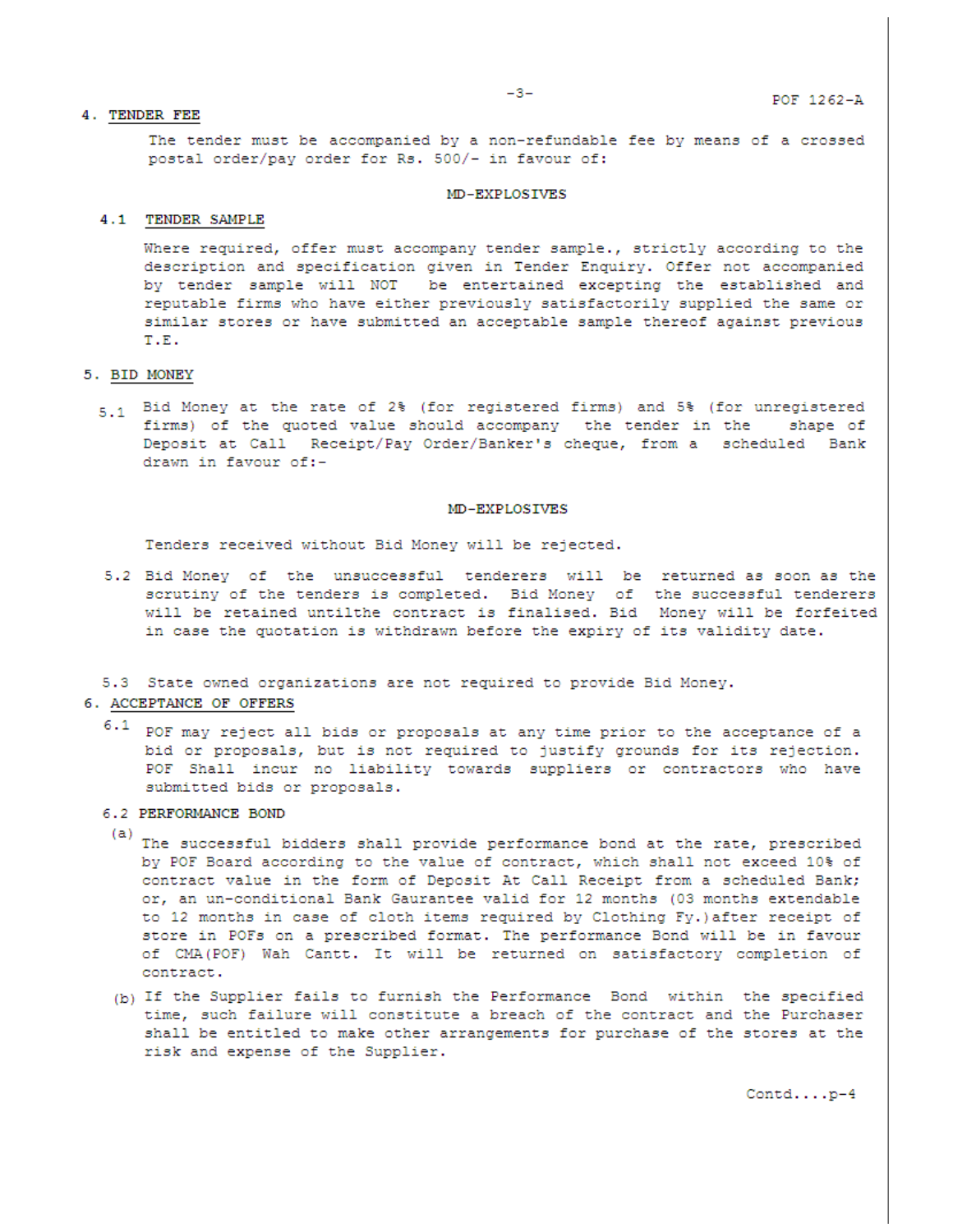- 6.3 Performance Bond from State owned organizations may be waived off at the discretion of the Purchaser.
- 6.4 FAILURE TO SUPPLY THE STORES

All deliveries must be completed by the specified date. In case of failure to deliver the stores within the scheduled time should have arisen from "Force Majeure", which the purchaser may admit as reasonable ground for further time, he will allow such additional time as he may consider to have been required by the circumantances of the case. Otherwise, he will be entitled, at his discretion, to cancel the contract; and/or claim liquidated damages upto 2% but not less than 1% of the contract price of the items and their quantities for each and every month or part of a month, beyond the specified delivery date, during which these may not be delivered, subject to a maximum of 10% of the total contract value; or, to purchase from elsewhere, the unsupplied stores at the risk and cost of the supplier.

#### 6.5 PAYMENT

Payment will be made by the CMA (POF) through crossed cheque on receipt/ acceptance of stores on our prescribed bill form supported by receipt voucher on part/full supply basis.

- (a) Payment of duties/Taxes including professional tax (where applicable) must be supported by proof of having paid these to concerned Govt. Taxation Deptt.
- 7. SECURITY OF INFORMATION

The tenderer and his employees must not communicate any information relating to the sale/purchase of stores under this enquiry to any person other than the manufacturer or to any press or agent not authorised in writing by POFs to receive it.

Please return the Schedule to the Tender duly signed by the specified date, alongwith the specifications, drawings etc.if any, enclosed herewith even if you are unable to quote.

WARNING In case the firm abstain from making offers or fail to return/ acknowledge the tender form by the specified date on three consecutive occasions, no further tender enquiry may be issued to them and their names would liable to remove from the approved list.

Yours faithfully

( M. JAVED AHMED ) MANAGER PURCHASE (X) EXPLOSIVES FACTORY

**URGENT** 

Tele 0092-51-9055-29216

Fax 0092-51-9271400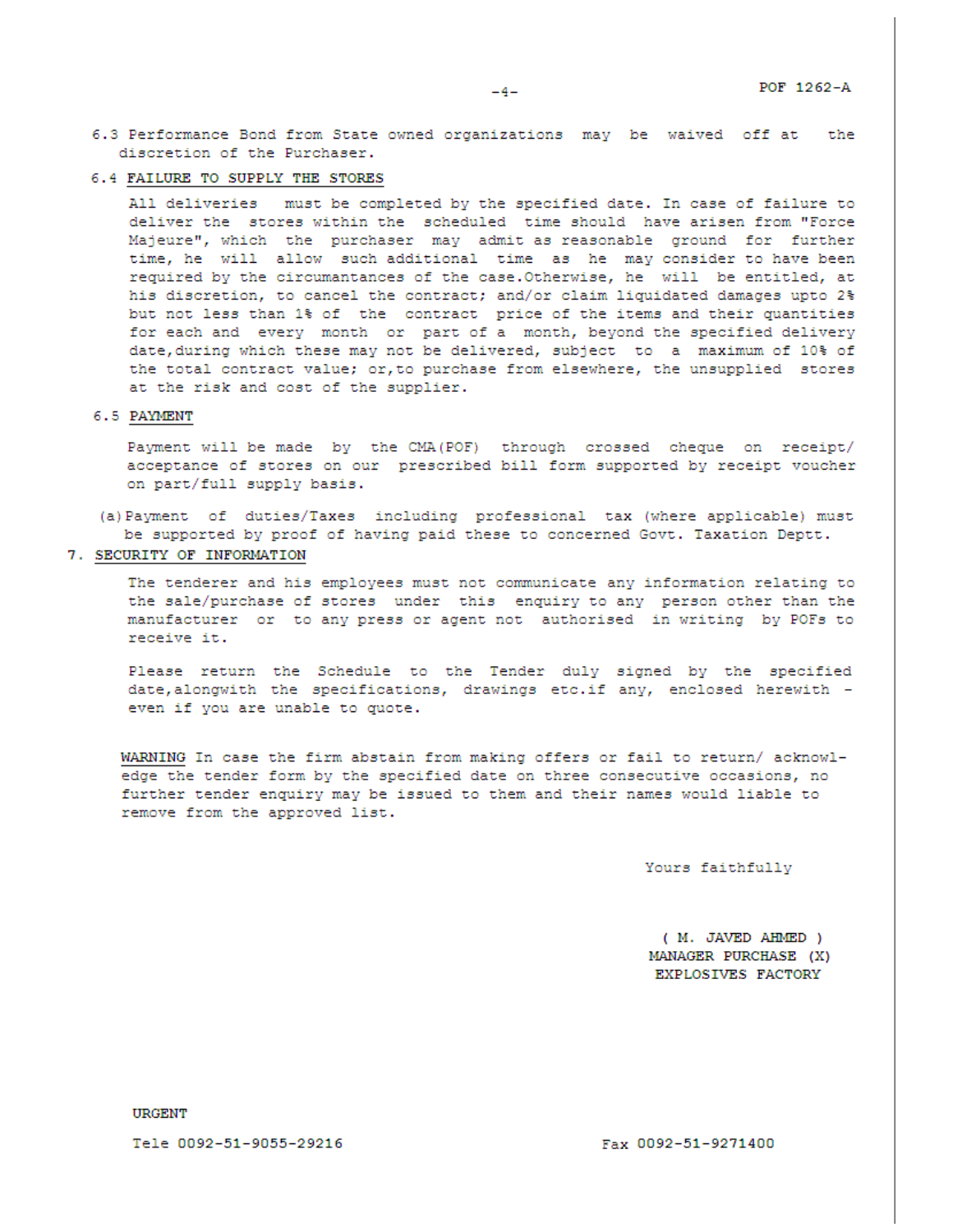### -:05:-

# **POF 1262 A**

# **PAKISTAN ORDNANCE FACTORIES WAH CANTT SCHEDULE OF STORE TO BE SUPPLIED AGAINST T.E. NO. 0040-EXP-LP-52, DT. 26-05-2022.**

| (1)              | (2)                                                  | (3)  | (4) | (5)                            |           | (6)                              |
|------------------|------------------------------------------------------|------|-----|--------------------------------|-----------|----------------------------------|
| Item<br>No.      | <b>DESCRIPTION OF STORE</b>                          | Unit | Qty | PRICE PER UNIT<br>(IN PAK Rs.) |           | <b>DELIVERY</b><br><b>PERIOD</b> |
|                  |                                                      |      |     | in word                        | in figure | Within 03 months                 |
| 1.               | Carbon Steel Globe Valve Flanged 3/4" Ø BST 'F'      | No.  | 15  |                                |           | after placement of               |
|                  | Working Pressure 09 Kg / CM <sup>2</sup> Temp. 330°C |      |     |                                |           | contract                         |
| 2.               | Carbon Steel Globe Valve Flanged 1" Ø B.S.T 'F'      | No.  | 10  |                                |           |                                  |
|                  | Working Pressure 09 Kg / cm <sup>2</sup> Temp. 330°C |      |     |                                |           |                                  |
| 3.               | Carbon Steel Globe Valve Threaded 3/4" Ø BSP         | No.  | 15  |                                |           |                                  |
|                  | Working Pressure 09 Kg / cm <sup>2</sup> Temp. 330°C |      |     |                                |           |                                  |
| $\overline{4}$ . | Carbon Steel Globe Valve Threaded 1/2" Ø BSP         | No.  | 15  |                                |           |                                  |
|                  | Working Pressure 09 Kg / cm <sup>2</sup> Temp. 330°C |      |     |                                |           |                                  |
| 5 <sub>1</sub>   | Carbon Steel Globe Valve Threaded 1" Ø BSP           | No.  | 10  |                                |           |                                  |
|                  | Working Pressure 09 Kg / cm <sup>2</sup> Temp. 330°C |      |     |                                |           |                                  |
| 6.               | Carbon Steel Globe Valve Flanged 1/2" Ø              | No.  | 15  |                                |           |                                  |
|                  | BST'F' BS-10 Table 'F'                               |      |     |                                |           |                                  |
|                  | Working Pressure 09 Kg / cm <sup>2</sup> Temp. 330°C |      |     |                                |           |                                  |

## 2. **Special Conditions:-**

- i. **Bids shall be opened as per PPRA Rule 36 (b) "single stage – two envelop procedure" in which the bid shall comprise of two separate envelops: financial proposal and the technical proposal. Initially only Technical offer will be opened. In case of non- compliance, the offer will be rejected.**
- ii. **Offers of the defaulter firms will not be entertained.**

# iii. **Bid Evaluation Criteria:**

- **a.** Offers with cutting / overwriting / more than 01 option / photo copy quotation are not acceptable.
- **b.** Tender specification must be confirmed.
- **c.** Bid Money (Along with commercial offer) and Tender fee (along with technical offer) must be in order otherwise offer stands rejected.
- **d.** Past performance of the firm must be satisfactory.
- **e.** Firm must avoid conditional offer.
- **f.** Correspondence / queries must be replied within stipulated time period otherwise firm will be declared "non-responsive". Any technical clarification must be supported by OEMs literature.
- **g.** Supplier must accept all terms & conditions given in T.E Performa POF 1262 A (Indigenous Supplies).

# iv. **Rates and Sales Tax must be shown separately otherwise rate will be considered inclusive of GST.**

v. **Acceptance of samples / bulk supply is subject to clearance of Laboratory Tests and successful functional Trial.** 

- vi. Inspection authority: MD-Explosives or his authorized rep. Place of inspection: Explosives Factory. Alternate not acceptable.
- vii. Supplier must accept all the terms and conditions embodied in POF 1281 (General conditions of contract).
- viii. Loading, Lifting, Collection of the rejected store will be firm's responsibility.
- ix. Firm shall produce NTN, GST, ATL, PTC, other relevant Registration Certificates when required.
- x. **Firm's Reps. may witness the opening of the tender at Bid Centre if desire, and should bring a Letter of Authority duly mentioning specific Tender No. & date.**
- xi. **Supplier/Contractor will be liable for the payment of stamp duty @ 0.25% of total value of contract.**
- xii. **Validity period will be considered after opening of commercial offers.**